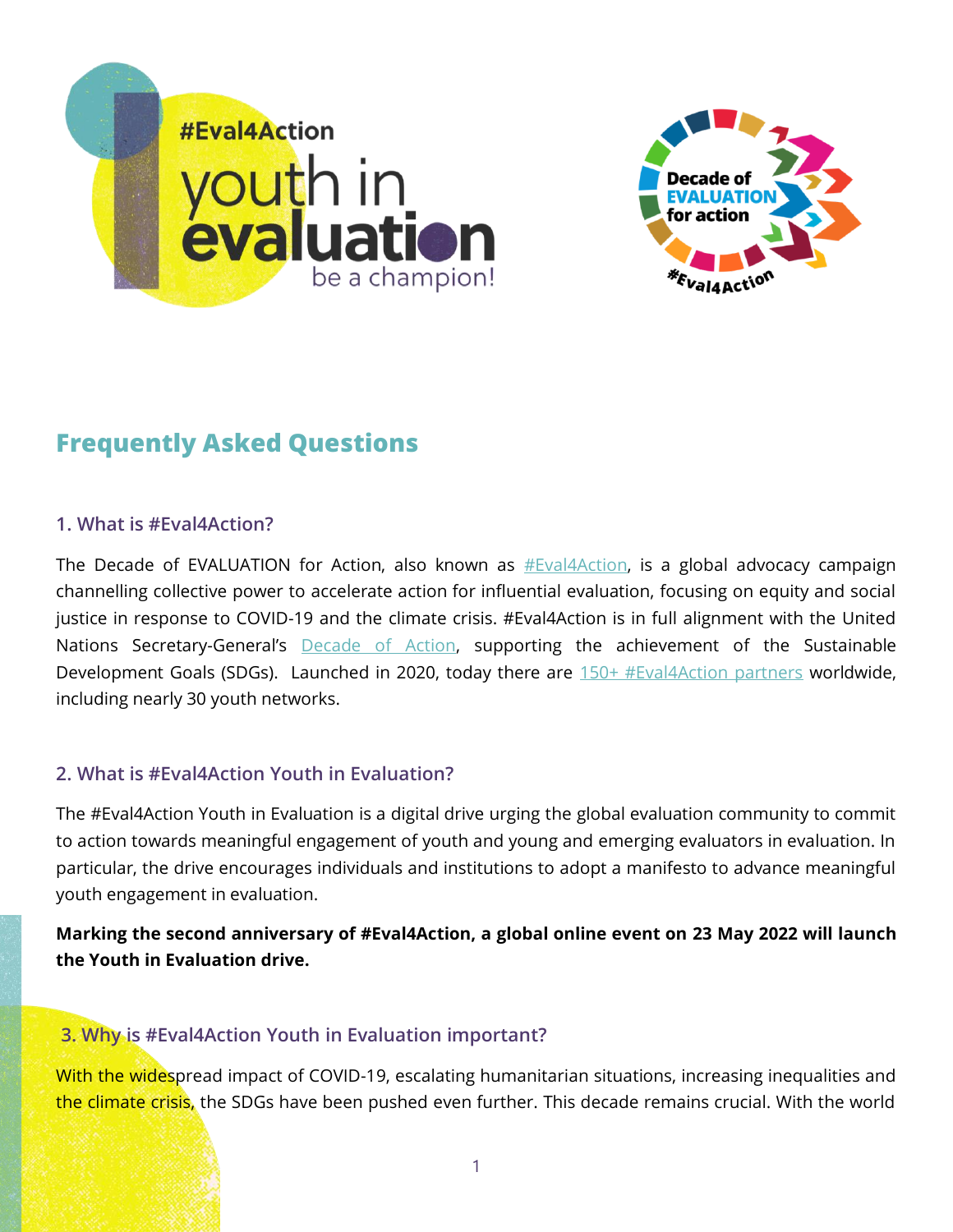population younger than ever before, meaningful engagement of youth in development processes, including in evaluation, can provide the multiplier effect to get the SDGs back on track.

Inclusive and meaningful engagement of youth in evaluation provides an unparalleled opportunity to make development programmes responsive to the needs and demands of the youth. It raises youth voices and agency and recognizes them as active leaders and contributors in building a sustainable world. When the power of youth is harnessed in evaluation through meaningful ways - such as part of data collection; as young evaluators; as co-creators and co-managers of the evaluation process; and as young evaluation advocates - it can bring in innovation, increase evaluation quality, and enhance the relevance and the transformational power of evaluation.

#Eval4Action Youth in Evaluation will steer the global evaluation community to commit to action towards long-term, sustainable and meaningful engagement of youth in evaluation.

## **4. Who should join #Eval4Action Youth in Evaluation?**

#Eval4Action Youth in Evaluation invites individuals and institutions, including governments, parliamentarians, Voluntary Organizations for Professional Evaluation (VOPEs), United Nations agencies, evaluators, academia, private sector, and the development sector at large, to join the drive. It is not necessary to be a #Eval4Action partner to join the drive.

### **5. How can you join and contribute to #Eval4Action Youth in Evaluation?**

- 1. **Join the global online launch event** on 23 May from wherever you are. Event details will be available shortly.
- 2. **Adopt the digital manifesto** on 'Youth in Evaluation', that will launch on 23 May on [eval4action.org.](https://www.eval4action.org/partners)
- 3. **Display the digital badge prominently,** that you will receive post the manifesto adoption. The badge will declare your commitment to be a champion for youth and young and emerging evaluators in evaluation.
- 4. **Mobilize your networks and partners** to adopt the manifesto and join Youth in Evaluation.
- 5. **Spread the word** on your digital channels, starting 9 May 2022, using the forthcoming communications pack. If you are participating in evaluation events and conferences, share information about #Eval4Action Youth in Evaluation in your presentations and various discussions.
- 6. **Implement the manifesto** and your commitment, by taking concrete actions to advance the meaningful engagement of youth and young and emerging evaluators in evaluation.

If you are a #Eval4Action partner, you can further support by:

- 7. **Taking the lead in launching** 'Youth in Evaluation' in your region, together with other partners.
- 8. **Integrate 'Youth in Evaluation'** in your current programmes, and organize further initiatives to promote youth and young and emerging evaluators in your region.